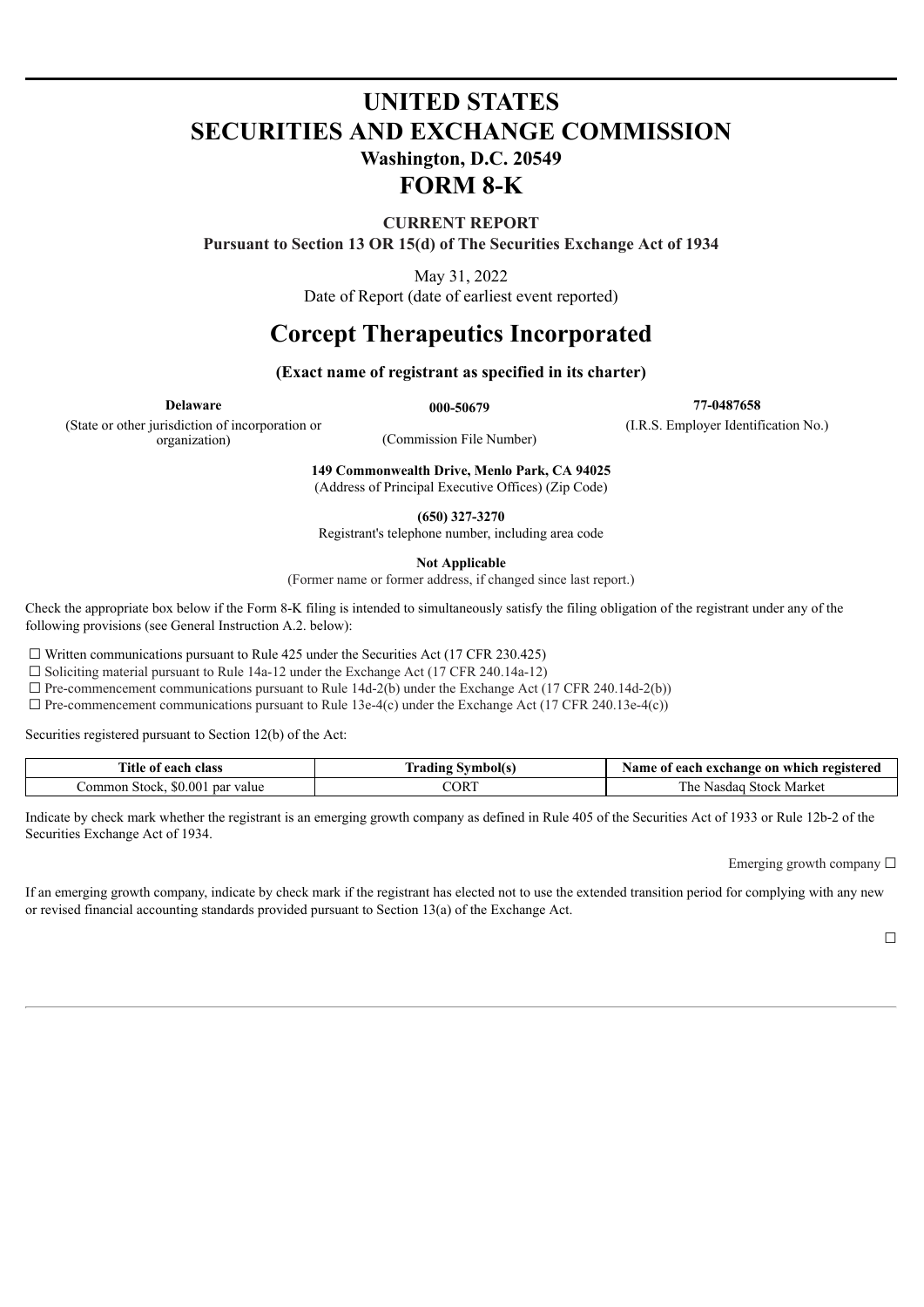#### **Item 5.07. Submission of Matters to a Vote of Security Holders**

On May 31, 2022, we held our annual meeting of stockholders to consider and vote on proposals: 1) to elect nine directors to hold office until our 2023 annual meeting of stockholders, 2) to approve the Corcept Therapeutics Incorporated Amended and Restated 2012 Incentive Award Plan, and 3) to ratify the appointment of Ernst & Young LLP as our independent registered public accounting firm for the fiscal year ending December 31, 2022.

A total of 106,249,716 shares of Corcept Therapeutics Incorporated common stock held by stockholders of record at the close of business on April 13, 2022 were entitled to vote at the annual meeting. The total number of shares voted at the annual meeting was 97,532,419. The voting on the three matters is set forth below:

Proposal 1 — Election of Directors. The following directors were elected to serve until our 2023 annual meeting of stockholders.

| <b>Director</b>          | <u>For</u> | Withheld    | <b>Broker Non-Votes</b> |
|--------------------------|------------|-------------|-------------------------|
| <b>Gregg Alton</b>       | 72,738,526 | 11,445,289  | 13,348,604              |
| G. Leonard Baker, Jr.    | 70,597,281 | 13,586,534  | 13,348,604              |
| Joseph K. Belanoff, M.D. | 83,809,681 | 374,134     | 13,348,604              |
| Gillian M. Cannon, Ph.D. | 82,052,091 | 2, 131, 724 | 13,348,604              |
| David L. Mahoney         | 72,563,105 | 11,620,710  | 13,348,604              |
| Joshua M. Murray         | 83,865,037 | 318,778     | 13,348,604              |
| Kimberly Park            | 81,854,209 | 2,329,606   | 13,348,604              |
| Daniel N. Swisher, Jr.   | 72,184,474 | 11,999,341  | 13,348,604              |
| James N. Wilson          | 80,854,416 | 3,329,399   | 13,348,604              |

Proposal 2 — The Corcept Therapeutics Incorporated Amended and Restated 2012 Incentive Award Plan was not approved.

| For                     | 39,228,147 |
|-------------------------|------------|
| Against                 | 44,592,257 |
| Abstain                 | 363,411    |
| <b>Broker Non-Votes</b> | 13,348,604 |

Proposal  $3$  — The appointment of Ernst & Young LLP as our independent registered public accounting firm for the fiscal year ending December 31, 2022 was ratified.

| For                     | 96,415,192 |
|-------------------------|------------|
| Against                 | 1,052,185  |
| Abstain                 | 65,042     |
| <b>Broker Non-Votes</b> | N/A        |